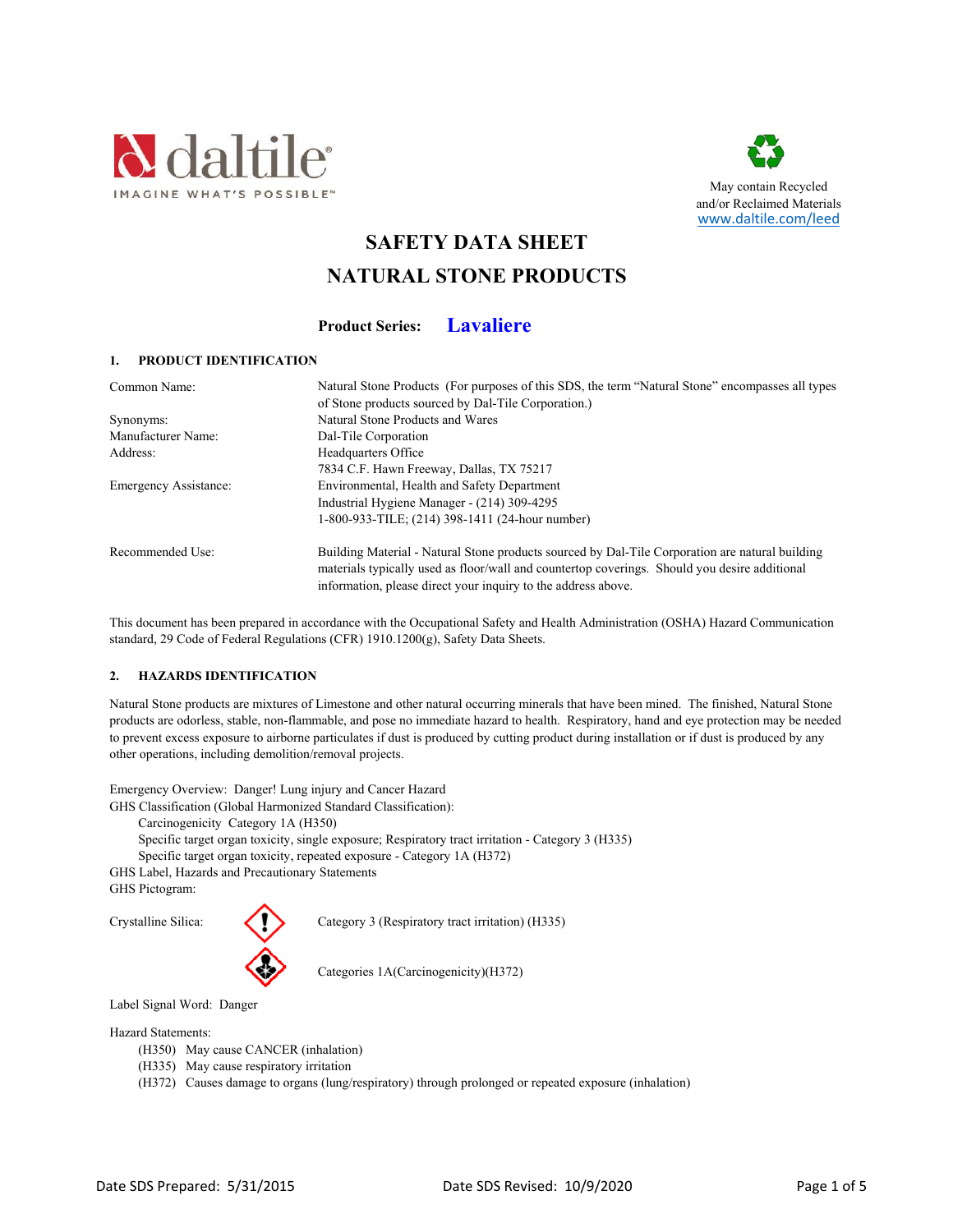# **2. HAZARDS IDENTIFICATION (CONT)**

Precautionary Statements:

Do not handle until all safety precautions have been read and understood. (P202) Do not breathe dust/spray. (P260 + P261) Wash skin thoroughly after handling. (P264) Do not eat, drink or smoke when using this product. (P270) Wear protective gloves, protective clothing, eye protection, face protection. (P280)

Potential Health Effects:

Inhalation: Do not breathe dust. See "Health Hazards" in Section 11 for more details.

# **3. COMPOSITION/INFORMATION ON INGREDIENTS**

Natural Stone Products are mined and fabricated into various shapes, sizes, and colors. Natural Stone products are composed of Quartz, Feldspar and other naturally-occurring minerals, that have been mined.

These products do not contain asbestos.

Under normal conditions these products do not release hazardous materials after installation and are not considered hazardous waste should disposal be necessary.

| Composition                  | CAS#/<br>EINECS#                     | Estimated % by Wt. | <b>EU</b> Class              |
|------------------------------|--------------------------------------|--------------------|------------------------------|
| Limestone                    | CAS: 1317-65-3<br>EINECS: 207-439-9  | $0-100$            | (67/548/EEC)<br>Xi R36/37/38 |
| Crystalline silica as quartz | CAS: 14808-60-7<br>EINECS: 238-878-4 | $0 - 32$           | (67/548/EEC)<br>Xn R48/20    |
| Iron Oxide                   | CAS: 1345-25-1<br>EINECS: 215-721-8  | $0 - 2$            | (67/548/EEC)<br>Xi R36/37/38 |

## **4. FIRST AID MEASURES**

| Eyes:                | Immediately flush eyes with large amounts of water for at least 15 minutes if dust gets<br>in eyes. Get medical attention if irritation persists.                                                                                                |
|----------------------|--------------------------------------------------------------------------------------------------------------------------------------------------------------------------------------------------------------------------------------------------|
| Skin:<br>Inhalation: | Wash thoroughly after working with Natural Stone products.<br>Remove to fresh air if exposed to large amounts of dust. Administer artificial<br>respiration if breathing has stopped. Keep victim at rest. Call for prompt medical<br>attention. |
| Ingestion:           | Not applicable for intact natural stone products.                                                                                                                                                                                                |

Have emergency eyewash station available in area where products are cut.

## **5. FIRE-FIGHTING MEASURES AND INFORMATION**

| Flash Point (Method Used):             | Not applicable              |
|----------------------------------------|-----------------------------|
| Autoignition Temperature:              | Not applicable              |
| Flammable Limits (% by Volume in Air): | LEL - not applicable        |
|                                        | UEL - not applicable        |
| Fire Extinguishing Media:              | None required Non-flammable |
| Special Fire Fighting Procedures:      | None required               |
| Fire and Explosion Hazards:            | None                        |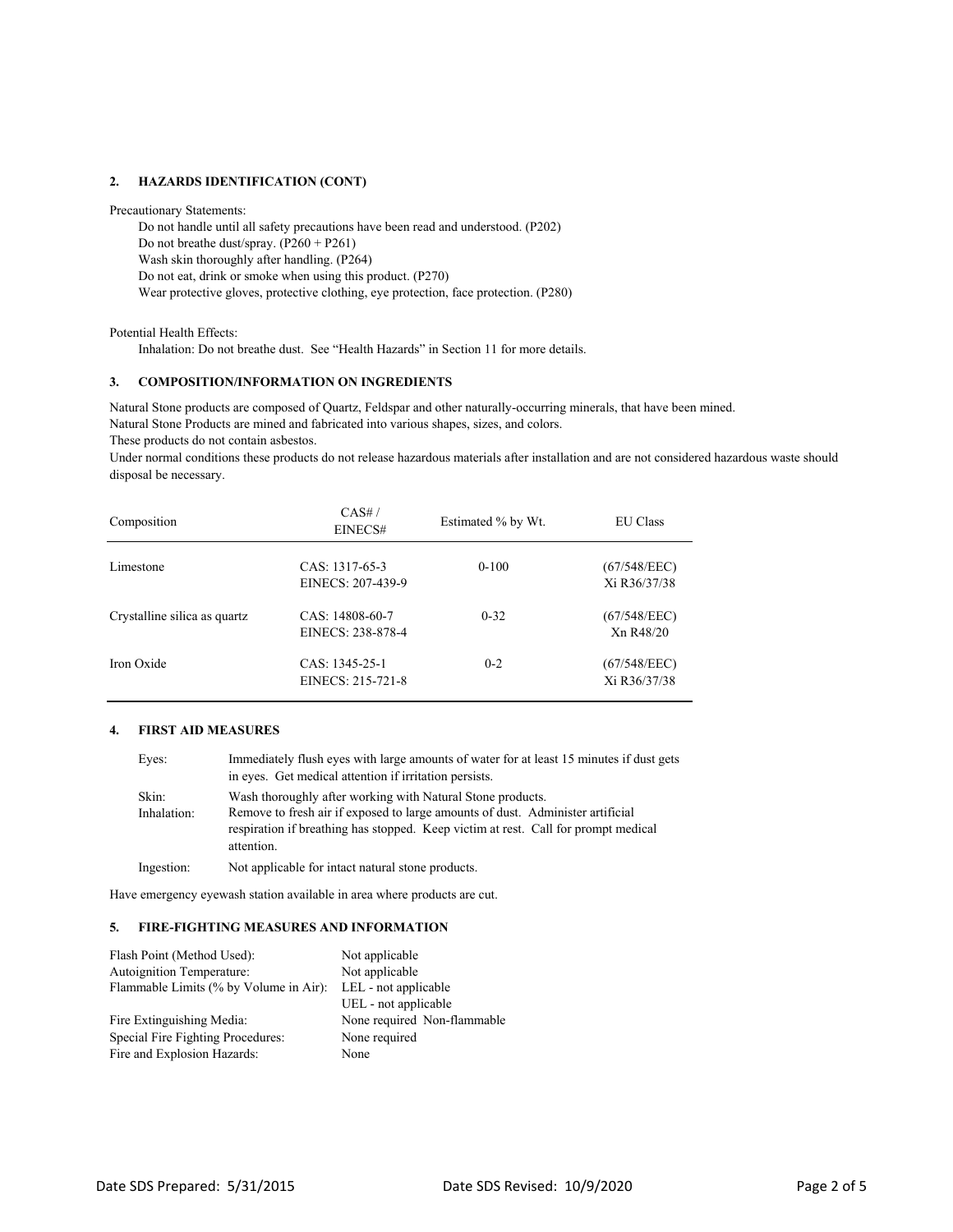## **6. ACCIDENTAL RELEASE MEASURES**

Avoid creating excessive dust. Clean up dust with a vacuum system with a High-efficiency particulate (HEPA) air filter vacuum or damp sweeping. See Section 8 of this SDS concerning PPE information for clean-up.

## **7. HANDLING AND STORAGE**

When cutting, grinding or removing, use equipment with integral dust collection and/or use local exhaust ventilation. Use wet cutting methods to reduce generation of dust. Use respiratory protection in the absence of effective engineering controls.

Do not store near acids. If natural stone products contact some acids, damage/discoloration to the surface may occur.

Shelf life is unlimited.

## **8. EXPOSURE CONTROLS / PERSONAL PROTECTION**

#### **8.1 Exposure Table**

| Composition                                          | <b>OSHA</b><br>PEL | <b>NIOSH</b><br><b>IDLH</b> | <b>ACGIH</b><br>$TLV^*$ | Units          |
|------------------------------------------------------|--------------------|-----------------------------|-------------------------|----------------|
| Crystalline silica as quartz<br>-respirable fraction | 0.05               | 0.05                        | 0.025                   | mg/m3          |
| -total dust                                          | 5                  | N.E.                        | N.E.                    | mg/m3          |
| Limestone<br>-respirable fraction<br>-total dust**   | 5<br>15            | 5<br>10                     | 5<br>10                 | mg/m3<br>mg/m3 |
| Iron Oxide<br>-respirable fraction                   | 10                 | 5                           | 5                       | mg/m3          |

\* 2006 Edition, respirable fraction to be determined as per Appendix D of ACGIH TLV.

\*\* Covered as particles not otherwise regulated per OSHA and particles not otherwise classified per ACGIH.

N.E. - Not established

# **8.2 EXPOSURE CONTROLS/PERSONAL PROTECTION**

Ventilation: Use adequate ventilation to keep exposure to dust below recommended exposure levels. Avoid inhalation of dust. The highest probability of silica exposure occurs during installation using dry cutting methods or during removal of installed natural stone tile. Wet cutting methods are recommended.

Respiratory Protection: Use of a properly fitted NIOSH/MSHA approved particulate respirator is recommended when cutting natural stone products for installation or during the removal of installed product.

Eye Protection: Use dust-proof goggles or safety glasses with side shields. Contact lenses may absorb irritants. Do not wear contact lenses in work areas.

Skin Protection: Cotton or leather work gloves should be worn when cutting this product to minimize skin exposure to dust and/or cuts. Wash hands prior to eating, drinking, or smoking, and at the end of the work shift, after cutting operations are conducted.

NOTE: Personal protection information in Section 8 is based on general information for normal uses and conditions. Where special or unusual uses or conditions exist, it is suggested that the assistance of an industrial hygienist or other qualified professional be obtained.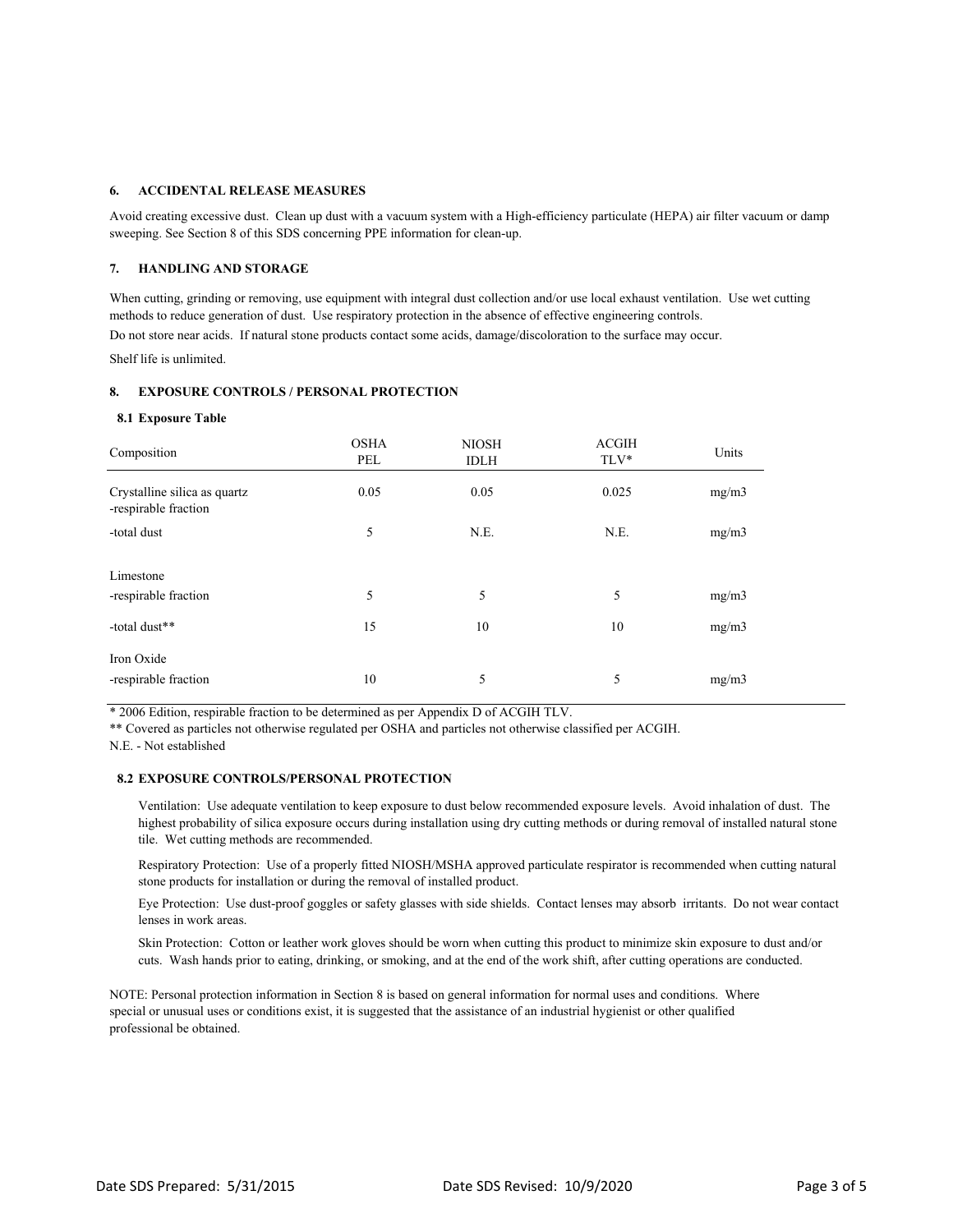# **9. PHYSICAL AND CHEMICAL PROPERTIES**

| Appearance:                         | Brittle solid; color may vary     |
|-------------------------------------|-----------------------------------|
| Odor:                               | Odorless                          |
| Melting Point:                      | Not Available $(>1000 \degree F)$ |
| <b>Boiling Point:</b>               | Not applicable                    |
| Vapor Pressure:                     | Not applicable                    |
| Vapor Density ( $Air = 1$ ):        | Not applicable                    |
| Solubility in Water:                | Insoluble                         |
| Specific Gravity $(H2) = 1$ :       | 1.6 to 2.6                        |
| Percent Volatile by Volume:         | Not applicable                    |
| Evaporation Rate (Ethyl Ether = 1): | Not applicable                    |
| Viscosity:                          | Not applicable                    |

## **10. STABILITY AND REACTIVITY**

| Stability:                        | Stable in current form.                                                                                         |
|-----------------------------------|-----------------------------------------------------------------------------------------------------------------|
| Conditions to Avoid:              | Avoid contact with acids (e.g., Hydrochloric, acetic, hydrofluoric, etc.)                                       |
|                                   | Incompatibility (Materials to Avoid): Avoid contact with acids (e.g., Hydrochloric, acetic, hydrofluoric, etc.) |
| Hazardous Polymerization:         | Will not occur.                                                                                                 |
| Hazardous Decomposition Products: | None.                                                                                                           |
|                                   |                                                                                                                 |

## **11. TOXICOLOGICAL INFORMATION**

#### **Potential Health Effects**

#### **Primary Routes of Exposure**

None for intact natural stone products. Inhalation and potential exposure to eyes, hands, or other body parts if contact is made with broken tile, and/or during procedures involving the cutting of products, and/or for operations involving the removal of installed products.

#### **Acute Effects**

No acute effects from exposure to intact natural stone products are known. Working with broken or cut natural stone produces a potential for cuts to the hands and exposed body parts. Acute effects such as eye irritation may occur if associated with high dust operations such as dry cutting or during the removal of installed product. In very rare cases, symptoms of acute silicosis, a form of silicosis (a nodular pulmonary fibrosis) associated with exposure to respirable crystalline silica, may develop following acute exposure to extremely dusty environments caused by generation of tile dust. Signs such as labored breathing and early fatigue may indicate silicosis; however, these same symptoms can arise from many other causes.

### **Chronic Effects**

No chronic effects are known for exposure to intact natural stone products. Long-term, continual exposure to respirable crystalline silica at or above established permissible occupational exposure limits may lead to the development of silicosis, a nodular pulmonary fibrosis (NPF). NPFs are also associated with pulmonary tuberculosis, bronchitis, emphysema, and other airway diseases. This type of chronic exposure to silica dust may also result in the development of autoimmune disorders, chronic renal disease, and other adverse health effects. Recent epidemiologic studies demonstrate that workers exposed to elevated silica concentrations have a significant risk of developing chronic silicosis. Signs such as labored breathing and early fatigue may indicate silicosis; however, these same symptoms can also arise from many other causes.

#### **Potential Adverse Interactions**

Silicosis may be complicated by severe mycobacterial or fungal infections and result in tuberculosis (TB). Epidemiologic studies have established that silicosis is a risk factor for developing TB. Any existing respiratory or pulmonary diseases may be complicated by exposure to respirable crystalline silica. Smoking may increase the risk of adverse effects if done in conjunction with occupational exposure to silica dust at or above permissible exposure limits.

## **Carcinogen Status**

Respirable crystalline silica is classified by the International Agency for Research on Cancer (IRAC) as a Group I Carcinogen (carcinogenic to humans). The National Toxicology Program (9th Report) lists respirable crystalline silica as "Known to be a Human Carcinogen". USDOL/OSHA and NIOSH have recommended that crystalline silica be considered a potential occupational carcinogen.

#### **Overview of Animal Testing**

Short term experimental studies of rats have found that intratracheal instillation of quartz particles leads to the formation of discrete silicotic nodules in rats, mice and hamsters.